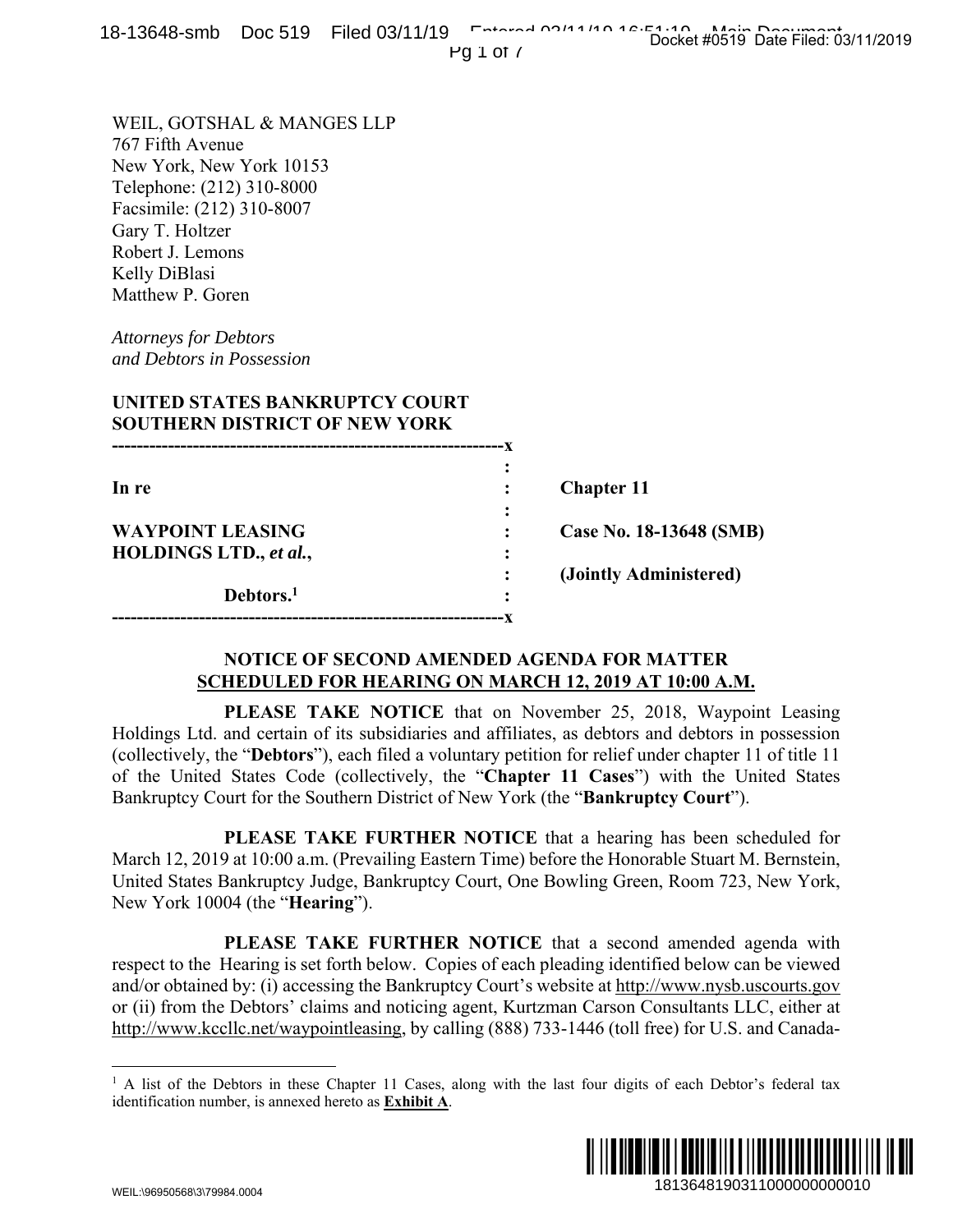#### 18-13648-smb Doc 519 Filed 03/11/19 Entered 03/11/19 16:51:19 Main Document Pg 2 of 7

based parties or  $+1$  (310) 751-2635 for international parties, or by sending an e-mail to WaypointInfo@kccllc.com. Note that a PACER password is needed to access documents on the Bankruptcy Court's website.

#### **I. UNCONTESTED MATTER:**

1. Notice of Filing of WAC 2 Asset Purchase Agreement and Proposed WAC 2 Sale Order **[ECF No. 486]**

Response Deadline: March 5, 2019 at 4:00 p.m.

#### Responses Filed:

- A. SunTrust Bank's Limited Objection and Reservation of Rights with Respect to WAC 2 Asset Purchase Agreement and Proposed WAC 2 Sale Order **[ECF No. 495]**
- B. Reservation of Rights of Milestone Aviation Group with Respect to WAC 2 Asset Purchase Agreement and Proposed WAC 2 Sale Order **[ECF No. 496]**
- C. Debtors' Reply in Support of WAC 2 Sale Transaction **[ECF No. 511]**

## Related Documents:

- D. Declaration of Matthew R. Niemann in Support of Debtors' Motion to Approve Bidding Procedures in Connection with Sale of Substantially All of the Debtors' Assets **[ECF No. 67]**
- E. Order Scheduling Hearing to Consider Debtors' Proposed WAC 2 Sale Transaction **[ECF No. 487]**
- F. Declaration of Christos Kytzidis in Support of Proposed Order Approving Purchase Agreement Among Debtors and Successful Credit Bidder **[ECF No. 510]**
- G. Supplemental Declaration of Matthew R. Niemann in Support of Proposed Order Approving Purchase Agreement Among Debtors and Successful Credit Bidder **[ECF No. 513]**
- H. Declaration of Robert A. Del Genio in Support of Proposed Order Approving Purchase Agreement Among Debtors and Successful Credit Bidder **[ECF No. 514]**
- I. Notice of Filing of Revised Proposed WAC 2 Sale Order **[ECF No. 515]**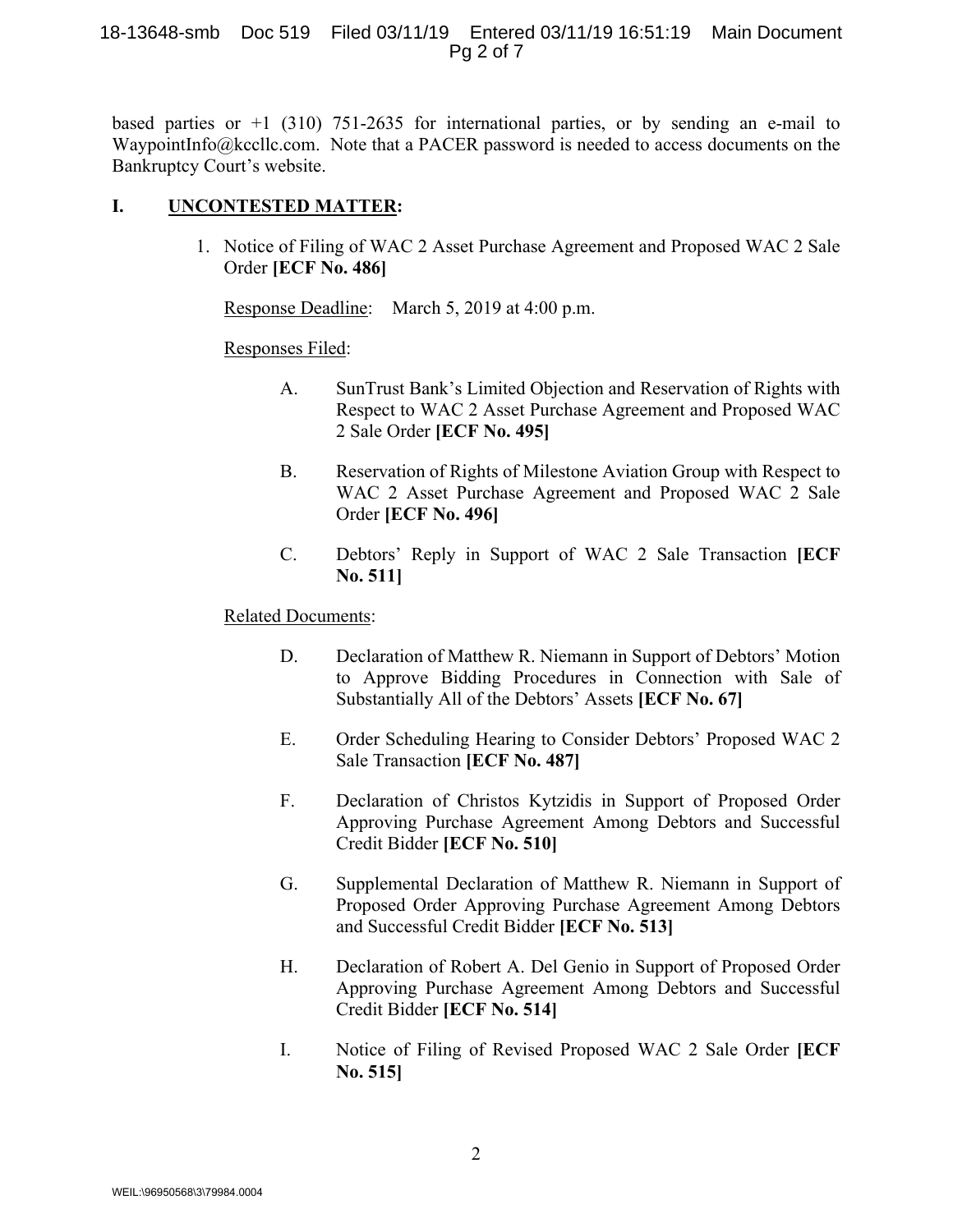- J. Notice of Filing of Further Revised Proposed WAC 2 Sale Order **[ECF No. 518]**
- Status: This matter is going forward on an uncontested basis. The attorneys for SunTrust Bank and Milestone Aviation Group have represented that, based on the Debtors' filings set out above, the issues in the Limited Objection [ECF No. 495] and the Reservation of Rights [ECF No. 496] have been resolved.

Dated: March 11, 2019 New York, New York

> /s/ Kelly DiBlasi WEIL, GOTSHAL & MANGES LLP 767 Fifth Avenue New York, New York 10153 Telephone: (212) 310-8000 Facsimile: (212) 310-8007 Gary T. Holtzer Robert J. Lemons Kelly DiBlasi Matthew P. Goren

*Attorneys for Debtors and Debtors in Possession*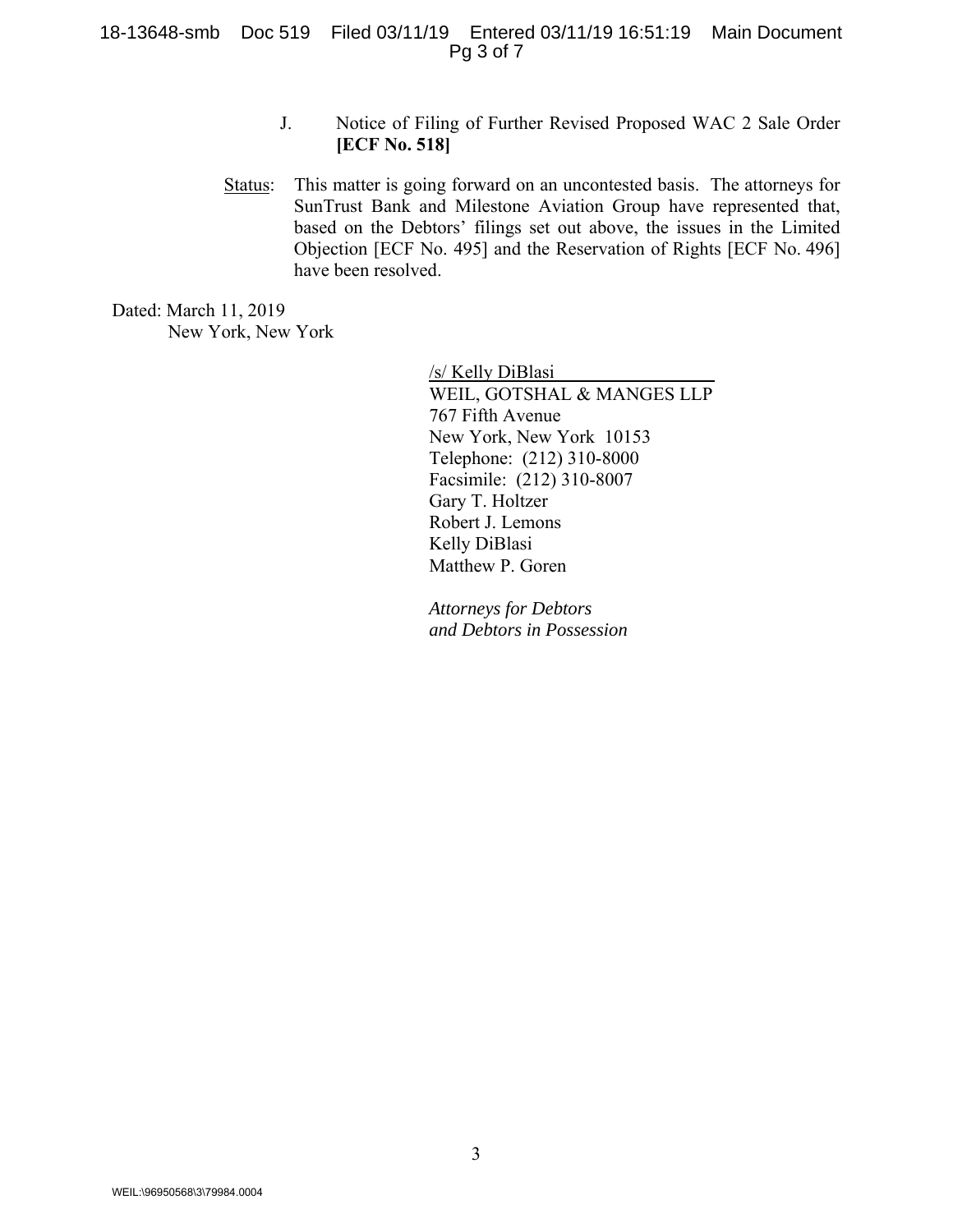# **Exhibit A**

**Debtors**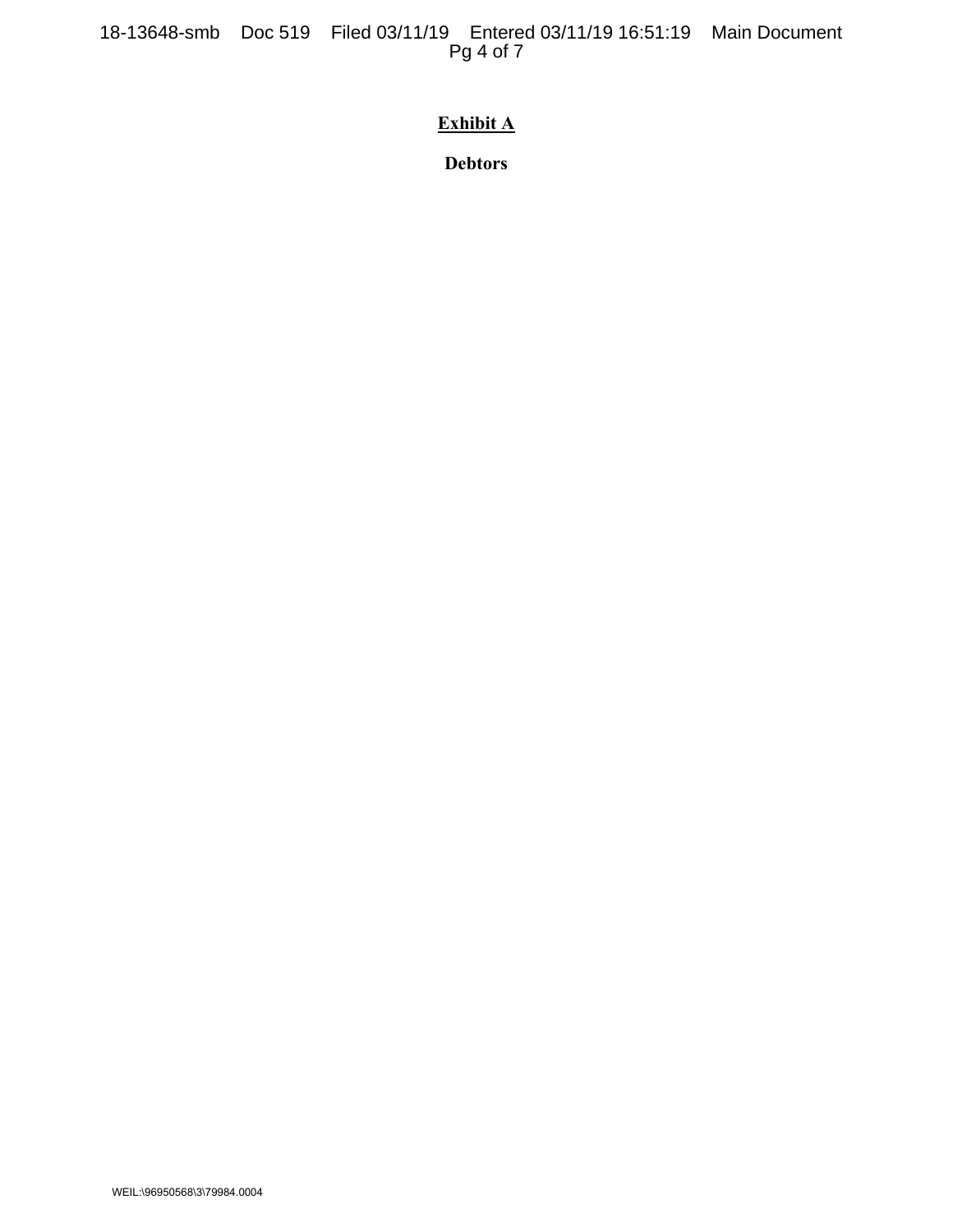| <b>Debtor</b>                             | Last 4<br>Digits of<br><b>Tax ID</b><br><b>Number</b> | <b>Debtor</b>                                  | Last 4<br>Digits of<br><b>Tax ID</b><br><b>Number</b> |
|-------------------------------------------|-------------------------------------------------------|------------------------------------------------|-------------------------------------------------------|
| Waypoint Leasing Holdings Ltd.            | 2899                                                  | <b>MSN 760682 Trust</b>                        | N/A                                                   |
| Waypoint Leasing (Luxembourg)<br>S.à r.l. | 7041                                                  | <b>MSN 920022 Trust</b>                        | N/A                                                   |
| Waypoint Leasing (Ireland)<br>Limited     | 6600                                                  | <b>MSN 920062 Trust</b>                        | N/A                                                   |
| Waypoint Asset Co 10 Limited              | 2503                                                  | <b>MSN 920125 Trust</b>                        | N/A                                                   |
| MSN 2826 Trust                            | N/A                                                   | <b>MSN 9229 AS</b>                             | 7652                                                  |
| MSN 2879 Trust                            | N/A                                                   | Waypoint Asset Co 3A Limited                   | 6687                                                  |
| Waypoint Asset Co 11 Limited              | 3073                                                  | <b>MSN 41371 Trust</b>                         | N/A                                                   |
| MSN 2905 Trust                            | N/A                                                   | Waypoint Asset Euro 1A Limited                 | 9804                                                  |
| Waypoint Asset Co 14 Limited              | 1585                                                  | MSN 4466 Trust                                 | N/A                                                   |
| Waypoint Asset Co 15 Limited              | 1776                                                  | MSN 4469 Trust                                 | N/A                                                   |
| Waypoint Asset Co 3 Limited               | 3471                                                  | MSN 6655 Trust                                 | N/A                                                   |
| AE Helicopter (5) Limited                 | N/A                                                   | Waypoint Leasing (Luxembourg)<br>Euro S.à r.l. | 8928                                                  |
| AE Helicopter (6) Limited                 | N/A                                                   | Waypoint Asset Co 1A Limited                   | 1208                                                  |
| <b>MSN 31141 Trust</b>                    | N/A                                                   | Waypoint Leasing Labuan 1A<br>Limited          | 2299                                                  |
| <b>MSN 31492 Trust</b>                    | N/A                                                   | Waypoint Asset Co 1C Limited                   | 0827                                                  |
| <b>MSN 36458 Trust</b>                    | N/A                                                   | Waypoint Asset Co 1D Limited                   | 7018                                                  |
| <b>MSN 760543 Trust</b>                   | N/A                                                   | Waypoint Asset Co 1F Limited                   | 6345                                                  |
| <b>MSN 760551 Trust</b>                   | N/A                                                   | Waypoint Asset Co 1G Limited                   | 6494                                                  |
| <b>MSN 760581 Trust</b>                   | N/A                                                   | Waypoint Asset Co 1H Limited                   | 7349                                                  |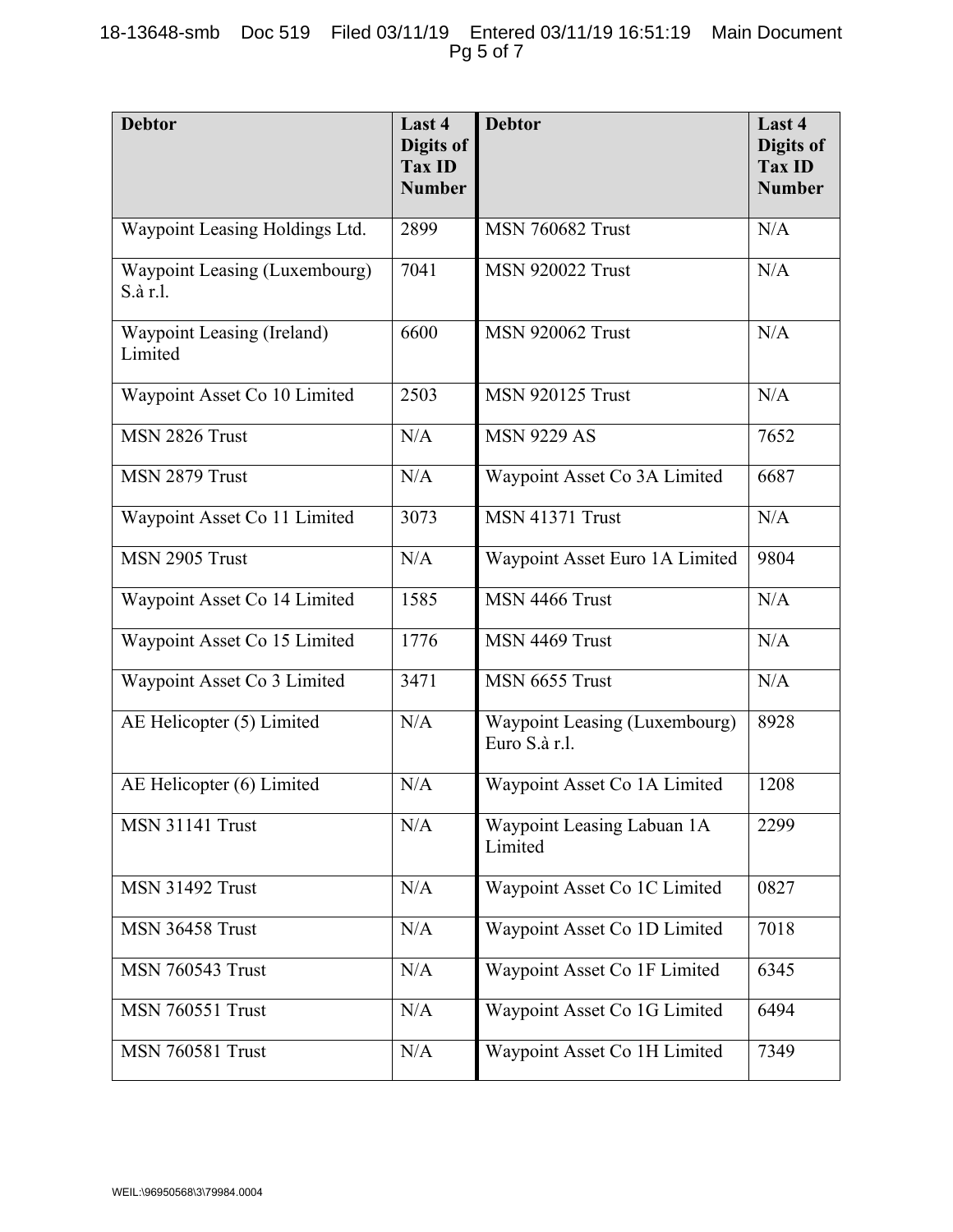## 18-13648-smb Doc 519 Filed 03/11/19 Entered 03/11/19 16:51:19 Main Document Pg 6 of 7

| <b>Debtor</b>                         | Last 4<br>Digits of<br><b>Tax ID</b><br><b>Number</b> | <b>Debtor</b>                  | Last 4<br>Digits of<br><b>Tax ID</b><br><b>Number</b> |
|---------------------------------------|-------------------------------------------------------|--------------------------------|-------------------------------------------------------|
| <b>MSN 760628 Trust</b>               | N/A                                                   | Waypoint Asset Co 1J Limited   | 7729                                                  |
| <b>MSN 760631 Trust</b>               | N/A                                                   | <b>MSN 20159 Trust</b>         | N/A                                                   |
| MSN 6658 Trust                        | N/A                                                   | Waypoint Asset Funding 6 LLC   | 4964                                                  |
| Waypoint 760626 Business Trust        | N/A                                                   | Waypoint Asset Co 7 Limited    | 9689                                                  |
| MSN 7152 Trust                        | N/A                                                   | Waypoint Asset Euro 7A Limited | 2406                                                  |
| MSN 7172 Trust                        | N/A                                                   | Waypoint Asset Co 8 Limited    | 2532                                                  |
| Waypoint Asset Funding 3 LLC          | 4960                                                  | <b>MSN 31041 Trust</b>         | N/A                                                   |
| Waypoint Asset Malta Ltd              | 5348                                                  | <b>MSN 31203 Trust</b>         | N/A                                                   |
| Waypoint Leasing Labuan 3A<br>Limited | 8120                                                  | <b>MSN 31578 Trust</b>         | N/A                                                   |
| Waypoint Leasing UK 3A Limited        | 0702                                                  | <b>MSN 760617 Trust</b>        | N/A                                                   |
| Waypoint Asset Co 4 Limited           | 0301                                                  | <b>MSN 760624 Trust</b>        | N/A                                                   |
| Waypoint Asset Co 5 Limited           | 7128                                                  | <b>MSN 760626 Trust</b>        | N/A                                                   |
| MSN 1251 Trust                        | N/A                                                   | <b>MSN 760765 Trust</b>        | N/A                                                   |
| <b>MSN 14786 Trust</b>                | N/A                                                   | <b>MSN 920063 Trust</b>        | N/A                                                   |
| MSN 2047 Trust                        | N/A                                                   | <b>MSN 920112 Trust</b>        | N/A                                                   |
| MSN 2057 Trust                        | N/A                                                   | Waypoint 206 Trust             | N/A                                                   |
| Waypoint Asset Co 5B Limited          | 2242                                                  | Waypoint 407 Trust             | N/A                                                   |
| Waypoint Leasing UK 5A Limited        | 1970                                                  | Waypoint Asset Euro 1B Limited | 3512                                                  |
| Waypoint Asset Co 6 Limited           | 8790                                                  | Waypoint Asset Euro 1C Limited | 1060                                                  |
| <b>MSN 31042 Trust</b>                | N/A                                                   | <b>MSN 20012 Trust</b>         | N/A                                                   |
| <b>MSN 31295 Trust</b>                | N/A                                                   | <b>MSN 20022 Trust</b>         | N/A                                                   |